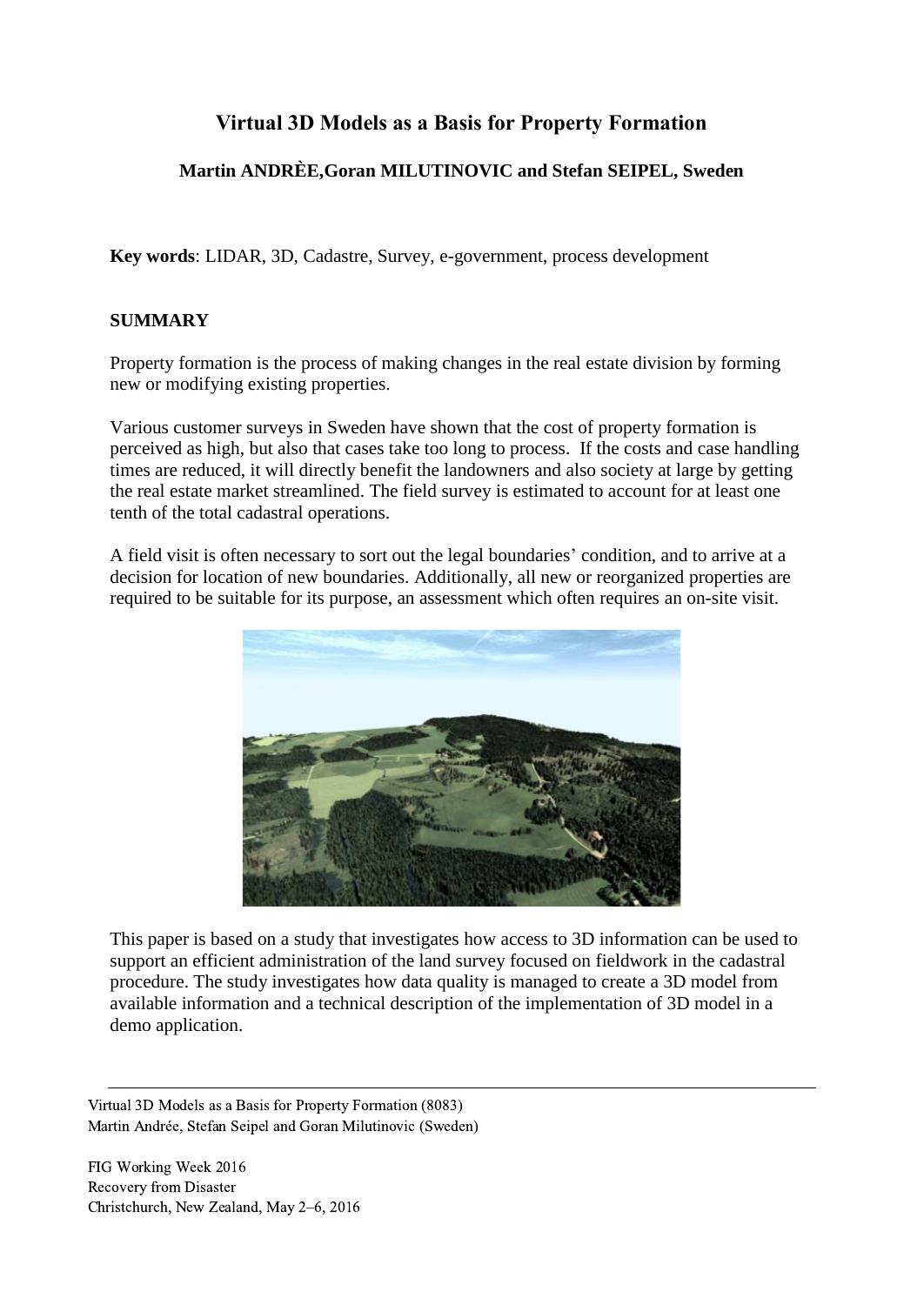# **Virtual 3D Models as a Basis for Property Formation**

## **Martin ANDRÈE,Goran MILUTINOVIC and Stefan SEIPEL, Sweden**

#### **1. INTRODUCTION**

Property formation is the process where the cadastral procedure is based on an application to change in the property division. A regularly accruing type of case is subdivision of residential lots, another is to move a boundary between two properties. The property formation procedure is funded entirely by fees from the customer. Property formation in Sweden has a turnover of approximately SEK 800 million per year, and is conducts within the Swedish Land Survey (the national cadastral agency) and within the 39 municipal cadastral authorities in the larger cities in Sweden.

Various customer surveys over the years have shown that the cost of property formation is perceived as high, but also that cases take too long to process. If costs and lead times can be reduced, it will directly benefit the land owners, but also society at large by making the real estate market more efficient.

During property formation visits in the field are often necessary to sort out the boundary conditions. Placement of new boundaries is also almost always done physically in the terrain. Additionally, all new or reconfigured properties are to be suitable for their purpose, calling for an assessment which often requires a site visit by the land surveyor. The field work is expected to account for one tenth of the total cost for cadastral operations. If the number of site visits can be decreased, this is assumed to result in reducing both delivery times and costs for property formation cases.

A government commissioned mission to the Swedish Land Survey regarding the provision of mapping and image data in three dimensions (3D) in 2014 (Ref LMV 505-2013 / 3895) points to the possibility of having access to geodata in 3D can lead to reduced costs of property formation procedures.

#### **1.1 National strategies for 3D**

Geodata in 3D has begun to be used as an aid in governmental process, especially for planning and design tasks. The largest developments have happened in construction and project planning, where BIM now is coming to frequent use. The overall use of geodata has also increased, but is limited within 3D by factors such as lack of standards for data and data exchange.

The rapid development of digitization processes is a current driving force for change in construction and planning. The vision for the Swedish national strategy for 3D is to facilitate

Virtual 3D Models as a Basis for Property Formation (8083) Martin Andrée, Stefan Seipel and Goran Milutinovic (Sweden)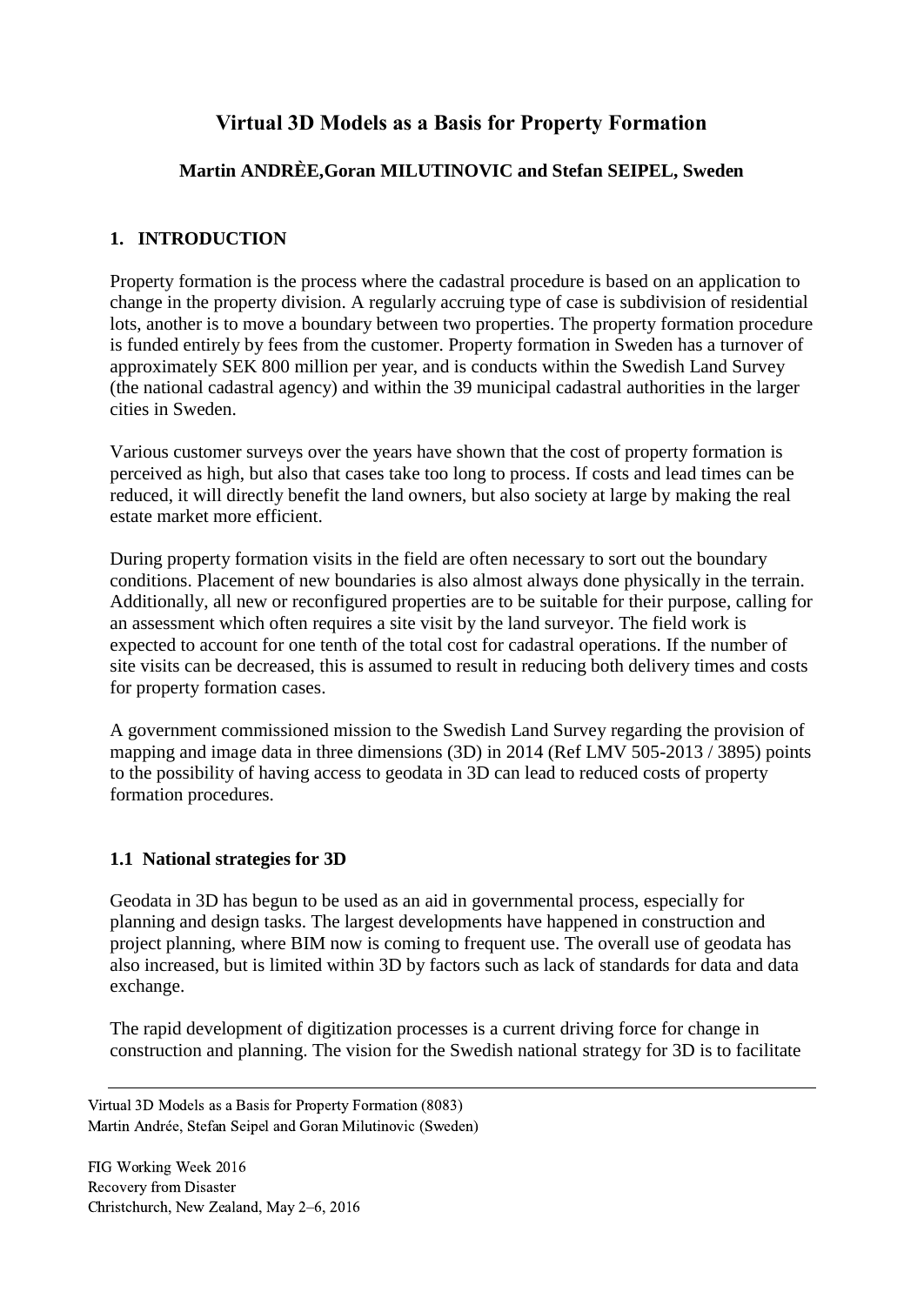"Sustainable construction and maximum user benefit through effective information management and industrial processes".



Many municipalities are far ahead in the use of geodata in 3D, including visualization and tools in the civil dialogue in the context of community development, outside the urban areas, it relies on the Swedish Land Surveys basic geodata. Larger municipalities are currently the biggest users in the field of 3D city models and accounting of buildings in 3D. However, there is a lack common policies and standards, and also at different stages of their 3D maturity. One can perhaps assume that the lack of national standards and guidelines contributed to chosen different paths.

## **1.2 Properties and cadastral procedure in Sweden**

The property formation consists of all the elements of a cadastral procedure from the landowner's application until the result is registered in the Land Registry. In this process, the cadastral surveyor gathers adequate information for making judgments about the legal situation, examine the application submitted and then decide on changes in the property division and /or rights.

The decisions are documented in the cadastral archives and supplemented by physically marking boundaries and rights situation on the ground during the field survey. The process involves contacts with authorities, institutions, rights holders, interested parties, etc. In most cases field survey is done to select and measure the boundary points and sometimes field visits are made to get the full picture of the property formation results.

The result of the cadastral procedure must be unambiguous, understandable, and suitable to reconstruct and measure boundary points to keep a minimum level of quality. If the cadastral surveyor finds that the results can be documented in a way where the minimum level of accuracy can be achieved without field visits / field work, this may be dispensed with.

Cases without the need of field work occur often where no new borders are created when the entire parcel is regulated to another property. In these cases there is often a simple suitability assessment by studying the cadastral map, this can also be considered for cases where new

Virtual 3D Models as a Basis for Property Formation (8083) Martin Andrée, Stefan Seipel and Goran Milutinovic (Sweden)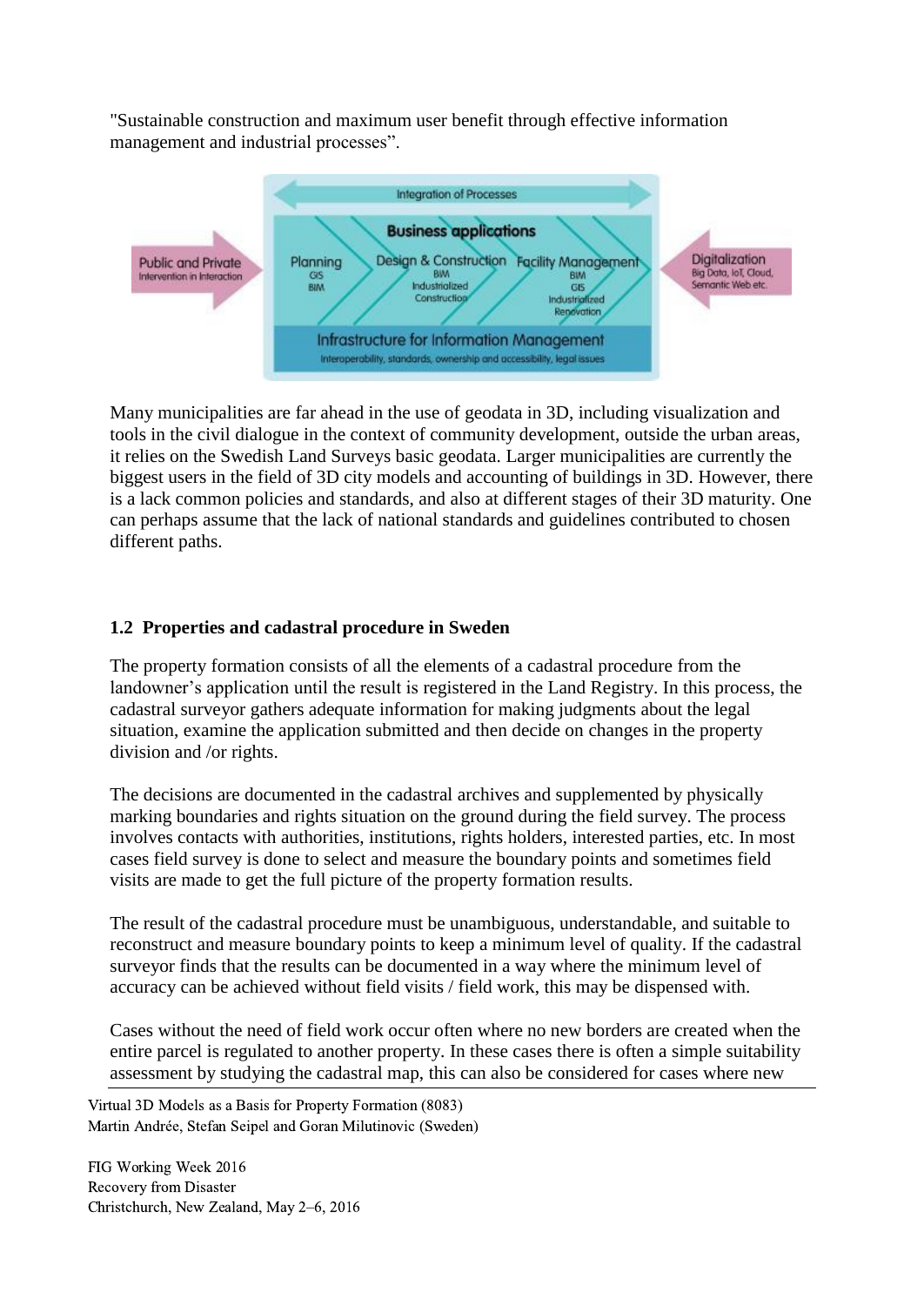boundaries are created and the minimum quality can be achieved by the use of projected boundary points (see picture below).



*Examples of property formation of area 1 where the base level under certain conditions can be achieved by paragraphs 5 and 6 is calculated as the extension of the line through the point and 4-1 respectively . point 3-2*

#### **2. DATA QUALITY**

The Swedish Land Survey has since 2009 been commissioned to produce a national elevation model with high accuracy. In this process the Swedish Land Survey has chosen to use the technology LIDAR (light detection and ranging). Point Cloud describes not only what can be interpreted as a firm ground, but also in part the vegetation above ground. The classification of LIDAR data points can be chosen based on the laser reflection intensity but also by integrating information from other sources of information (mapping and object databases).

Elevation data from the national elevation model is supplied in areas of 2,500 times 2,500 meters in LAS format and the attained point density (unintended point class) is at least 0.5 points / m2 for 98% of the scanned surface (except the bare mountain areas and water surfaces). LIDAR data forms the basis for all 3D modeling in this study.

The area for this pilot study is called Hodalen and it is located a few kilometers south of DalsEd municipality in Sweden. The area measures 2.5 x 2.5 kmand includes both open land and forest of varied kinds. The following is an analysis and description of the basic data in this area.

Virtual 3D Models as a Basis for Property Formation (8083) Martin Andrée, Stefan Seipel and Goran Milutinovic (Sweden)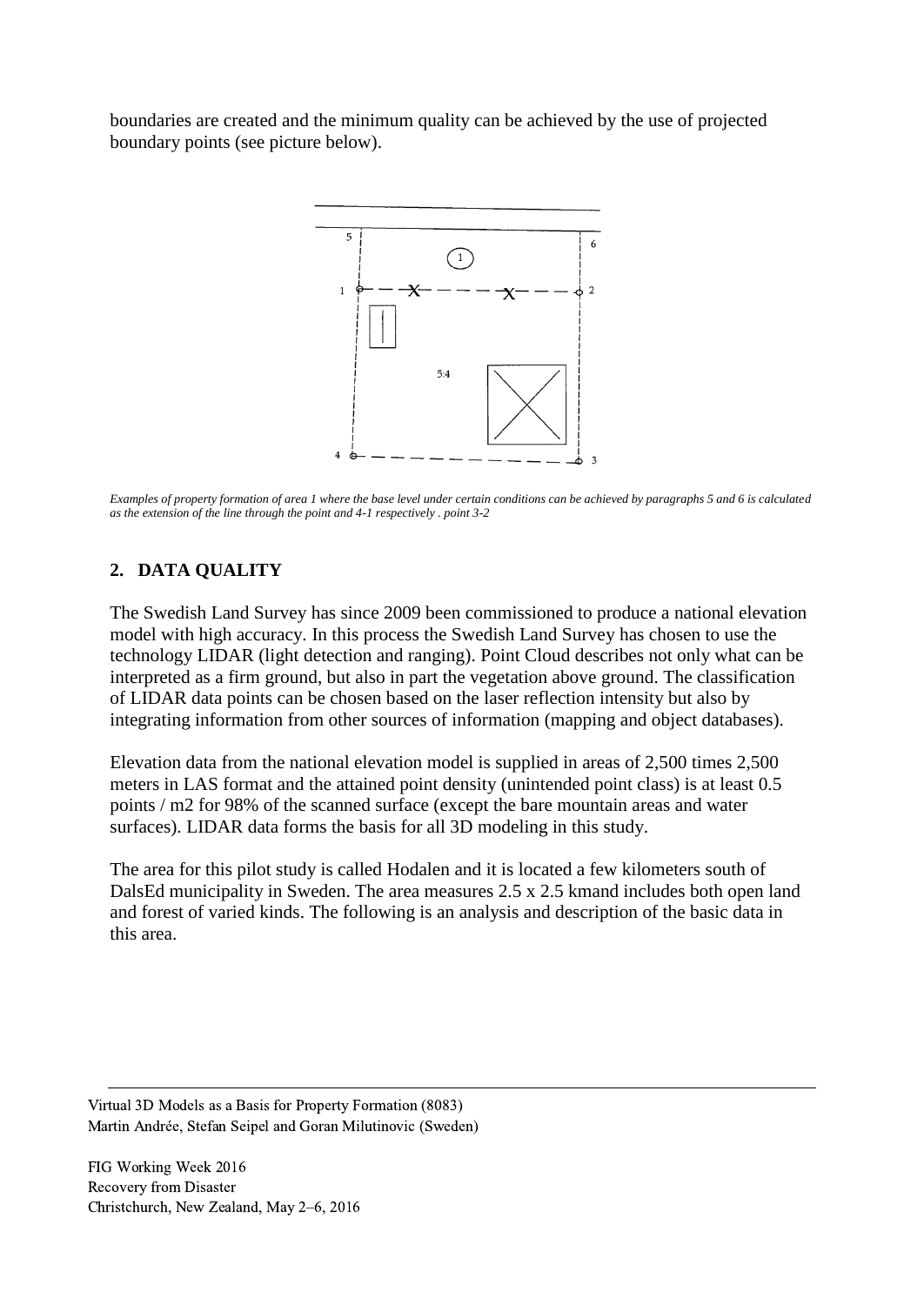

The LAS file from the national elevation model covering the study area contains a total of 8,725,127 points that are classified according to the table below, taking into account all points regardless of their classification, the point density of 1.4 points  $/m<sup>2</sup>$  is higher than the minimum guaranteed point density of the solid model. As seen in the aerial photo large part of the area is open fields, a large proportion of the measuring points (53.7 %) are classified as ground points. Related to the entire surface (including forest areas where usually no ground points are observed) there are 0.75 measuring points per square meter.

| <b>LAS Class</b> |              | Object number |        | $%$ number/m <sup>2</sup> |
|------------------|--------------|---------------|--------|---------------------------|
|                  | 1 Trees/etc. | 4035706       | 46.3   | 0,65                      |
|                  | 2 Land       | 4688614       | - 53.7 | 0,75                      |
|                  | 9 Water      | 561           | 0.0    | 0,00                      |
|                  | 11 Bridges   | 246           | 0.0    | 0,00                      |
| Total            |              | 8725127       |        | 1,40                      |

In order to assess the potential of LIDAR a density map is included with the delivery of LAS files. The figure below shows such a density map of the area, where the colors represent the point densities as follows:

- Blue:  $> 0.5$  points / m<sup>2</sup>
- Green: 0.25 to 0.5 points /  $m^2$ , at least one point per 4  $m^2$
- Yellow: 0.0625 to 0.25 points /  $m^2$ , at least one point per 16  $m^2$
- Red:  $> 0$  and  $< 0.0625$  dots / m<sup>2</sup>, less than one point per m<sup>2</sup>



Virtual 3D Models as a Basis for Property Formation (8083) Martin Andrée, Stefan Seipel and Goran Milutinovic (Sweden)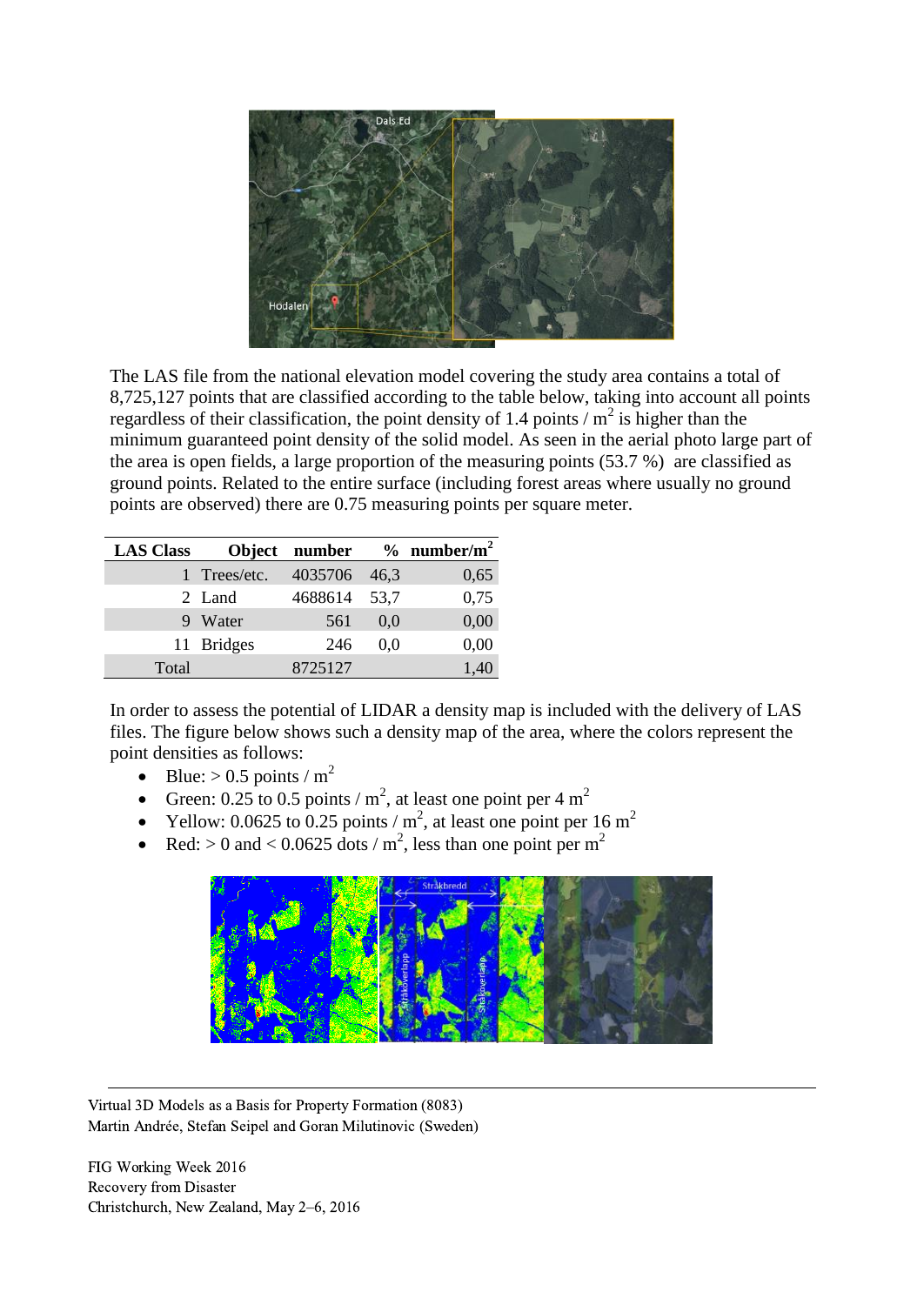As the forest areas is overlapping zones the density of ground points increases considerably, which means that the density in open terrain should increase beyond what is seen in the blue color.

## **3. TECHNICAL CONCEPT**

For 3D data to really bring something new, simplifying to facilitating property registration, a virtual 3D environments need to be created from spatial data that is both realistic and interactive.

As the first step in the development of an interactive system for display and analysis of spatial data in 3D, the study examined existing development environments and selected one that was suitable for the purpose, to define and develop techniques for importing different types of geodata.

There is currently a number of advanced off-the-shelf gaming and rendering engines that meet the needs of this study, and developing a system from scratch was found unnecessary. The tool chosen for implementation of the demo systems was Unity3D.

Unity is an integrated tool that, among other things, contains a game engine, a simple modeling tool and a development environment with support for scripting in C #, Unity Script (JavaScript) and Boo (scripting language with Python-like syntax). Unity's perhaps greatest strength is its portability. Unity supports development of all types of devices (mobile devices, PCs, Macs, game consoles), and virtually any operating system (Windows, OS X, iOS, Linux, Android, PlayStation, Xbox, Wii, etc.). The assessment is that Unity meets the requirements, with support for automatic generation of terrain based on DEM files (raster) and support for importing from all major types of TIN objects (.fbx, .obj, .mb).

All relevant data, such as boundary points, property boundaries, etc. was supplied as shape files and not supported by Unity. To retrieve information from the SHAPE files into a format that can be used in Unity it was transformed using FME. The flowchart below shows the approach to generating realistic interactive 3D environments based on existing data.



Virtual 3D Models as a Basis for Property Formation (8083) Martin Andrée, Stefan Seipel and Goran Milutinovic (Sweden)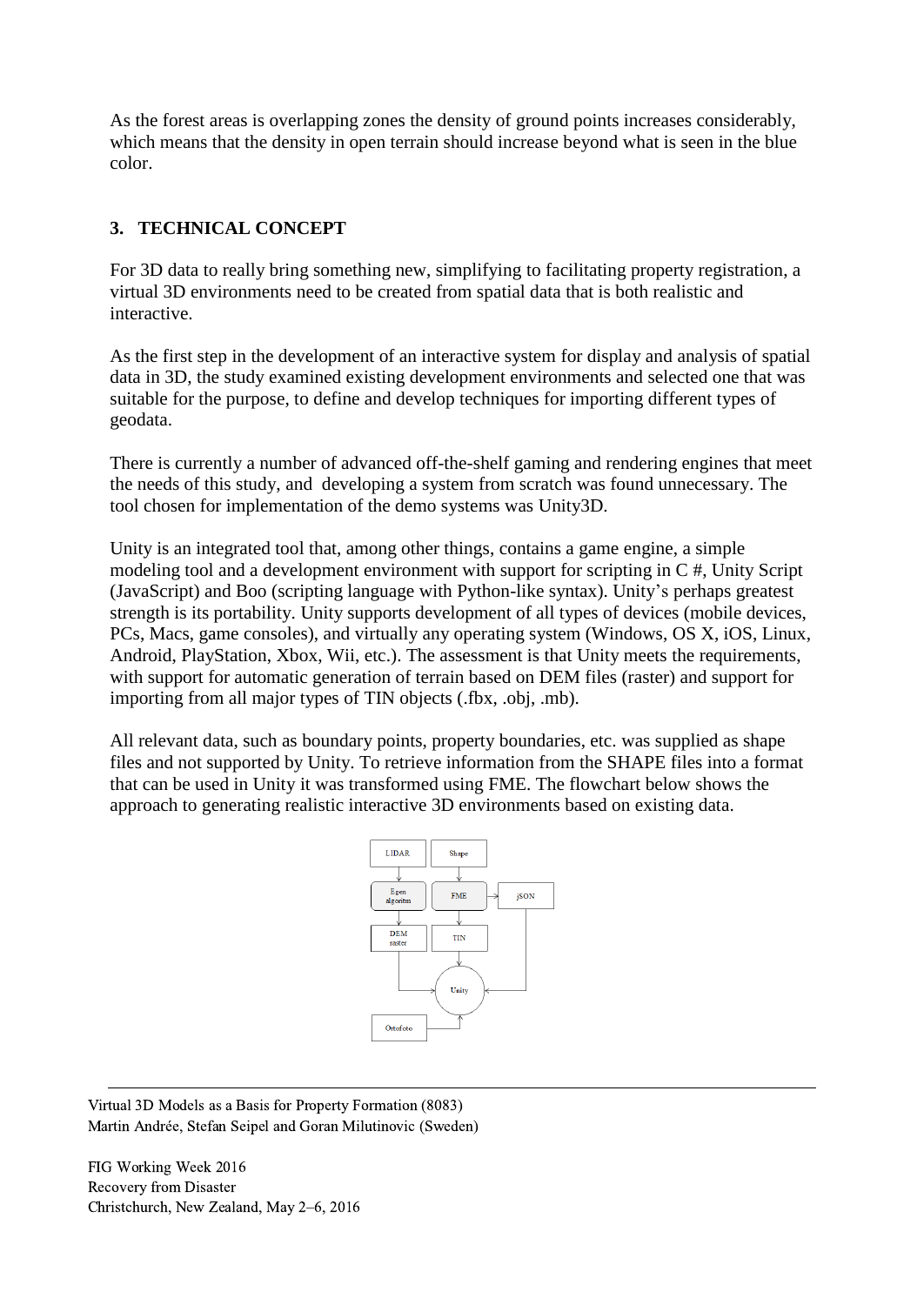The game environment shown in the demo application is entirely based on available data (LIDAR , shape, aerial photo ) for the pilot area and gives a realistic virtual representation of the area. The level of detail and hence gaming's accuracy is of course dependent on the quality of available data.



The 3D terrain model is designed using all available LIDAR data and textured with aerial photos. Hill shading and aerial photos have been combined to get a better view of the area. The green lines mark the property boundaries for the area.

The demo application has been created for the purpose of showing possibilities to use interactive gaming environments of geodata and it is therefore limited in its functionality and built around geodata files for a specific pilot area.

# **4. CADASTREAL PROCIDURE WITH VIRTUAL MODELLS**

When initiating a property formation procedure there is often a dialogue with stakeholders to find what action is requested, the scope, relevance and an initial preliminary cost is estimated. The land surveyor can at this stage, together with the applicant, use the 3D model to discuss the upcoming case and the problems it can face, the current design, the need for driveway, water and sewage issues, etc. This allows one to increase the accuracy of the application. More accurate application means that more ordinances can be implemented without additional changes during the cadastral procedure.

3D models can support the need to ensure the feasibility and scope of the proposed property formation through a virtual inspection and to form an opinion in an early phase of the case handling, which raises the quality of the decision making process. Another application within inspection would be to assess the extent of the alleged plot location within the area covered by the provisions on the shoreline.

During land valuation within property formation a 3D model can serve as a tool to estimate the value based on terrain, the parcel layout and to compare different value objects in the area. When the surveyor have a good idea of the values in the area a field visit may not needed to end up in the right range of value.

Virtual 3D Models as a Basis for Property Formation (8083) Martin Andrée, Stefan Seipel and Goran Milutinovic (Sweden)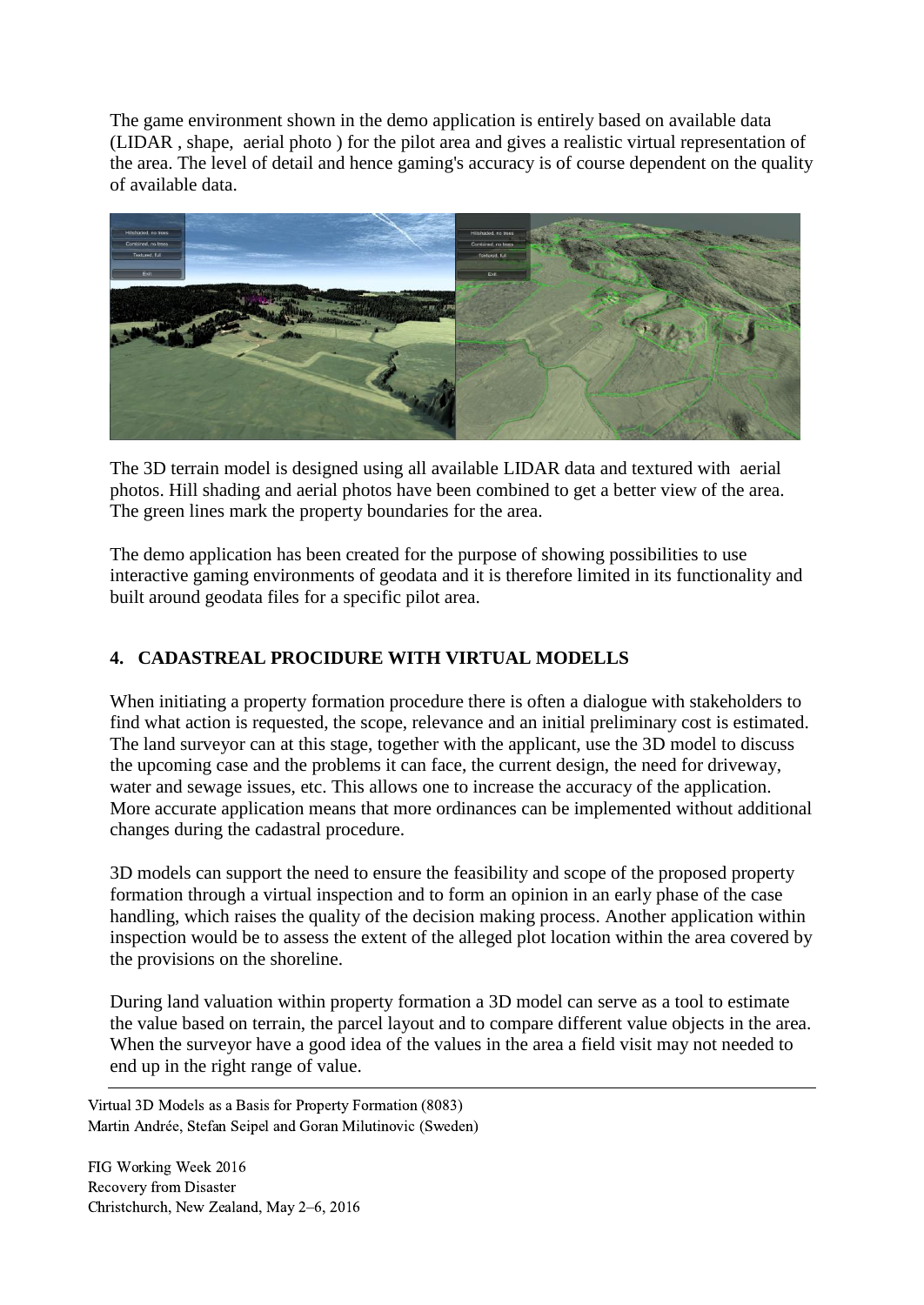In the case when field survey is needed, the cadastral surveyor can use the 3D model in preparation and reconnaissance for the field work to get a better picture of the environment and how the survey should take place and estimate time needed for the survey.

During the cadastral procedure, a dialogue with the concerned parties is generally needed. The 3D model can be used as a tool in this communication. Today, this dialogue is often held on the phone and the surveyor has the map in front of them to describe what he/she means for the party on the other end of the phone. Through a web shared 3D model it would be possible to jointly walk in 3D model and describes the problems and questions more clear together with the concerned parties.

Today some property formation cases are conducted without field work, for example when existing parceled transferred to another property unit, or new boundaries placed, for example, in a ditch or the center or middle of the road. The 3D model serves as a tool to get information about the size and location of such ditches or the road surface etc. to reduce the need of field surveys. The screenshot below shows a trench in the 3D model that can serve as natural boundary in the cadastre.



#### **5.CONCLUSION**

The recommendation of this study is to proceed with an in-depth pilot and to select 30-50 property formation cases, preparing a 3D model of the specific case areas. The purpose of the in-depth pilot study is to measure the real benefits that arise during actual cases handling and draw experience from the practical application. The recommendation is also to select a corresponding number of control cases to measure against in order to identify any differences in processing time and quality. A 3D data project is to be initiated within the Swedish Land Survey during 2016 to manage this in-depth study.

#### **BIOGRAPHICAL NOTES**

**Martin Andrée** is the head of development and support for cadastral procedures at the Swedish Land Survey and has 13 years of experience in business development within the

Virtual 3D Models as a Basis for Property Formation (8083) Martin Andrée, Stefan Seipel and Goran Milutinovic (Sweden)